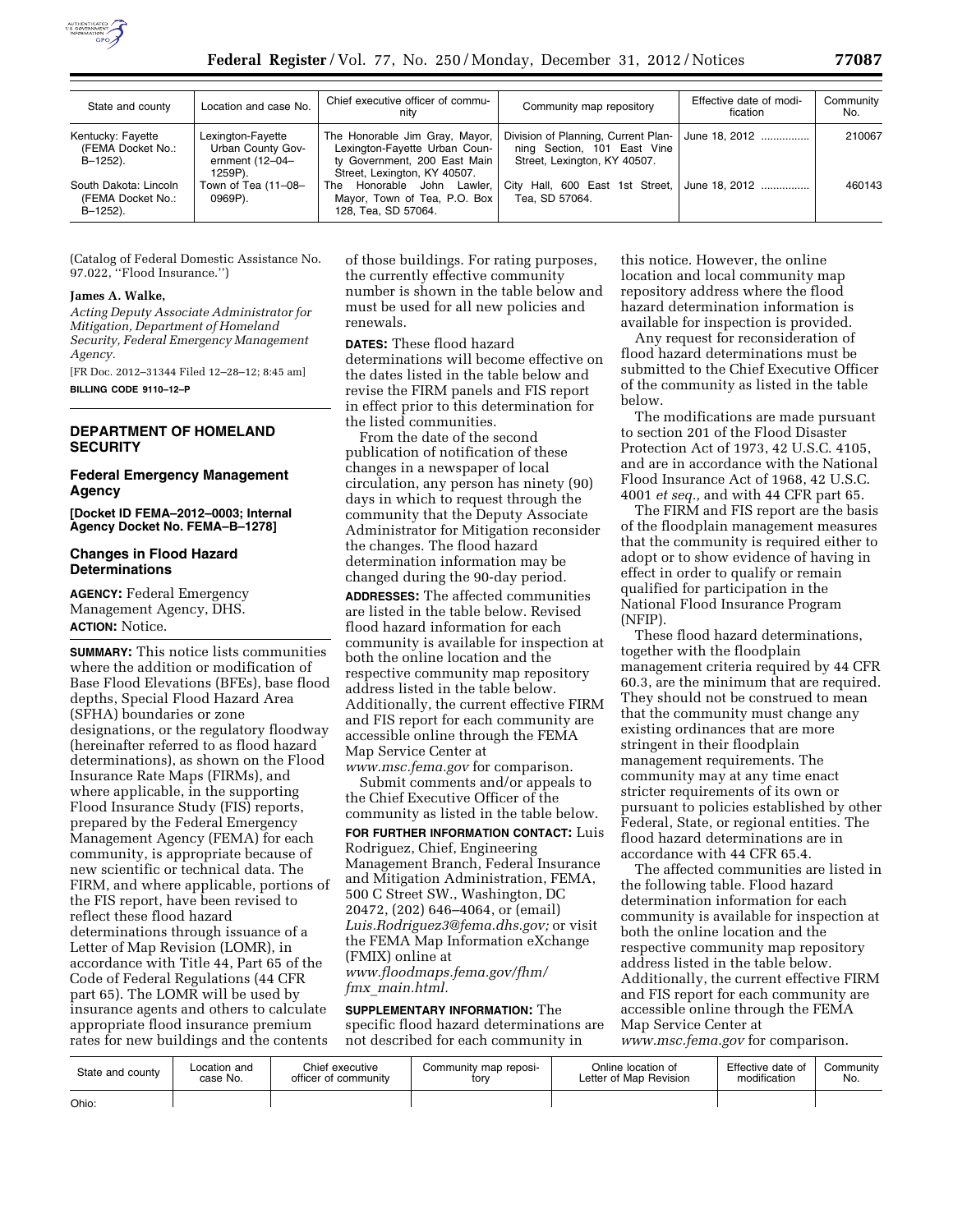$\equiv$ 

| State and county            | Location and<br>case No.                                           | Chief executive<br>officer of community                                                                                                                      | Community map reposi-<br>tory                                                                                      | Online location of<br>Letter of Map Revision                     | Effective date of<br>modification | Community<br>No. |
|-----------------------------|--------------------------------------------------------------------|--------------------------------------------------------------------------------------------------------------------------------------------------------------|--------------------------------------------------------------------------------------------------------------------|------------------------------------------------------------------|-----------------------------------|------------------|
| Fulton                      | Unincorporated<br>areas of Fulton<br>County, (11-<br>05-8659P).    | The Honorable Dean<br>Genter, President, Ful-<br>ton County Board of<br>Commissioners, 152<br>South Fulton Street,<br>Suite 270, Wauseon,                    | 152 South Fulton Street,<br>Wauseon, OH 43567.                                                                     | http://www.starr-team.com/<br>starr/LOMR/Pages/<br>RegionV.aspx. | September 12,<br>2012.            | 390182           |
| Fulton                      | Village of Delta,<br>$(11-05-8659P).$                              | OH 43567.<br>The Honorable Dan D.<br>Miller, Mayor, Village of<br>Delta, 401 Main Street,<br>Delta, OH 34515.                                                | 401 Main Street, Delta,<br>OH 43515.                                                                               | http://www.starr-team.com/<br>starr/LOMR/Pages/<br>RegionV.aspx. | September 12,<br>2012.            | 390183           |
| Oklahoma:<br>Tulsa          | City of Broken<br>Arrow, (11-06-<br>0831P).                        | The Honorable Craig<br>Thurmond, Mayor, City<br>of Broken Arrow, 220<br>South 1st Street, Bro-                                                               | Department of Public<br>Works, 485 North Pop-<br>lar Avenue, Broken<br>Arrow, OK 74102.                            | http://www.rampp-team.com/<br>lomrs.htm.                         | December 31,<br>2012.             | 400236           |
| Tulsa                       | City of Tulsa<br>$(11-06-0831P)$                                   | ken Arrow, OK 74012.<br>The Honorable Dewey F.<br>Bartlett, Jr., Mayor, City<br>of Tulsa, 175 East 2nd<br>Street, Tulsa, OK<br>74103.                        | Development Services,<br>175 East 2nd Street,<br>Suite 450, Tulsa, OK<br>74103.                                    | http://www.rampp-team.com/<br>lomrs.htm.                         | December 31,<br>2012.             | 405381           |
| Pennsylvania:<br>Cumberland | Township of<br>Lower Allen<br>$(12 - 03 - 1797P)$ .                | The Honorable H. Edward<br>Black, President, Town-<br>ship of Lower Allen<br>Board of Commis-<br>sioners, 2233 Gettys-<br>burg Road, Camp Hill,<br>PA 17011. | Township of Lower Allen<br><b>Municipal Services</b><br>Center, 2233 Gettys-<br>burg Road, Camp Hill,<br>PA 17011. | http://www.rampp-team.com/<br>lomrs.htm.                         | January 7, 2013                   | 421016           |
| Lancaster                   | Borough of<br>Manheim.<br>$(11-03-1822P)$                          | The Honorable Eric Phil-<br>lips, Mayor, Borough of<br>Manheim, 15 East High<br>Street, Manheim, PA                                                          | Borough Office, 15 East<br>High Street, Manheim,<br>PA 17545.                                                      | http://www.rampp-team.com/<br>lomrs.htm.                         | January 14, 2013                  | 420555           |
| Lancaster                   | Township of<br>Penn.<br>$(11-03-1822P)$                            | 17545.<br>The Honorable David A.<br>Sarley, Chairman,<br>Township of Penn<br>Board of Supervisors,<br>97 North Penryn Road,                                  | Penn Township Office, 97<br>North Penryn Road,<br>Manheim, PA 17545.                                               | http://www.rampp-team.com/<br>lomrs.htm.                         | January 14, 2013                  | 421778           |
| Texas:                      |                                                                    | Manheim, PA 17545.                                                                                                                                           |                                                                                                                    |                                                                  |                                   |                  |
| Bexar                       | City of San Anto-<br>nio.<br>$(12 - 06 - 1378P)$                   | The Honorable Julian<br>Castro, Mayor, City of<br>San Antonio, 100 Mili-<br>tary Plaza, San Anto-<br>nio, TX 78205.                                          | Municipal Plaza, 114<br>West Commerce Street,<br>7th Floor, San Antonio,<br>TX 78205.                              | http://www.rampp-team.com/<br>lomrs.htm.                         | January 10, 2013                  | 480045           |
| Bexar                       | City of Shavano<br>Park.<br>$(12 - 06 - 1046P)$                    | The Honorable A. David<br>Marne, Mayor, City of<br>Shavano Park, 900<br>Saddletree Court,<br>Shavano Park, TX<br>78231.                                      | City Hall, 900 Saddletree<br>Court, Shavano Park,<br>TX 78231.                                                     | https://www.rampp-team.com/<br>lomrs.htm.                        | August 30, 2012                   | 480047           |
| Bexar                       | Unincorporated<br>areas of Bexar<br>County.<br>$(12 - 06 - 0857P)$ | The Honorable Nelson W.<br>Wolff, Bexar County<br>Judge, Paul Elizondo<br>Tower, 101 West<br>Nueva Street, 10th<br>Floor, San Antonio, TX<br>78205.          | Public Works Department,<br>233 North Pecos- La<br><b>Trinidad Street, Suite</b><br>420, San Antonio, TX<br>78207. | http://www.rampp-team.com/<br>lomrs.htm.                         | January 10, 2013                  | 480035           |
| Bexar                       | Unincorporated<br>areas of Bexar<br>County.<br>$(12 - 06 - 2935P)$ | The Honorable Nelson W.<br>Wolff, Bexar County<br>Judge, Paul Elizondo<br>Tower, 101 West<br>Nueva Street, 10th<br>Floor, San Antonio, TX<br>78205.          | Public Works Department,<br>233 North Pecos- La<br><b>Trinidad Street, Suite</b><br>420, San Antonio, TX<br>78207. | http://www.rampp-team.com/<br>lomrs.htm.                         | January 10, 2013                  | 480035           |
| Dallas                      | City of Dallas,<br>$(12 - 06 - 0869P)$ .                           | The Honorable Mike<br>Rawlings, Mayor, City<br>of Dallas, 1500 Marilla<br>Street, Room 5EN, Dal-<br>las, TX 75201.                                           | Department of Public<br>Works, 320 East Jeffer-<br>son Boulevard, Room<br>321, Dallas, TX 75203.                   | http://www.rampp-team.com/<br>lomrs.htm.                         | January 7, 2013                   | 480171           |
| Dallas                      | City of Garland<br>$(12 - 06 - 0869P)$                             | The Honorable Ronald E.<br>Jones, Mayor, City of<br>Garland, 200 North 5th<br>Street, Garland, TX<br>75040.                                                  | City Hall, 800 Main Street,<br>Garland, TX 75040.                                                                  | http://www.rampp-team.com/<br>lomrs.htm.                         | January 7, 2013                   | 485471           |
| Dallas                      | City of Rowlett<br>$(12 - 06 - 0869P)$                             | The Honorable Todd W.<br>Gottel, Mayor, City of<br>Rowlett, 4000 Main<br>Street, Rowlett, TX<br>75088.                                                       | City Hall, 4000 Main<br>Street, Rowlett, TX<br>75088.                                                              | http://www.rampp-team.com/<br>lomrs.htm.                         | January 7, 2013                   | 480185           |